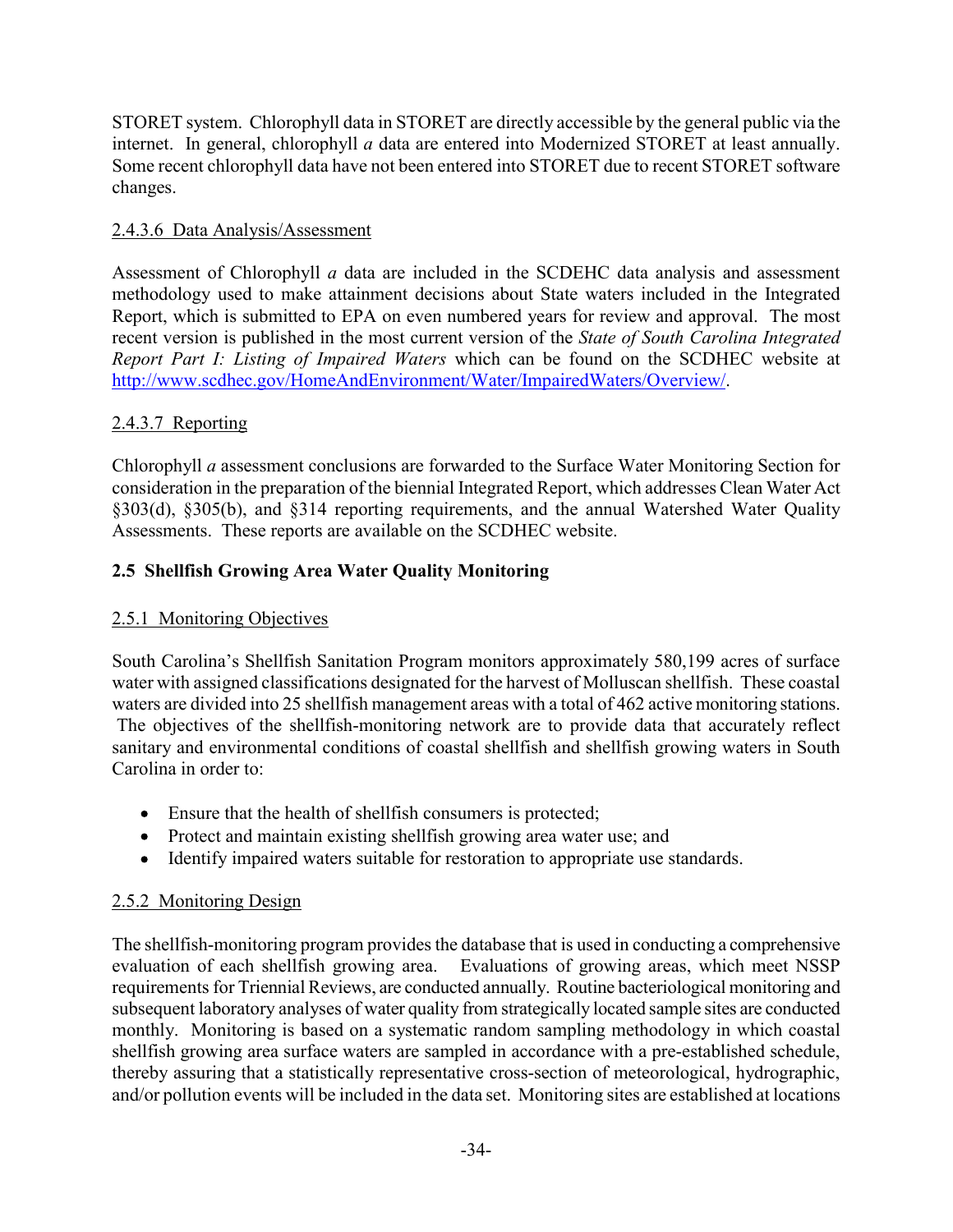representative of variable water quality within non-Prohibited classified shellfish areas. Locations are sited with the intent of determining compliance with existing State shellfish regulation water quality standards. Individual monitoring sites are typically representative of a water reach extending in the directions of tidal flow to the closest adjacent monitoring sites. Resulting laboratory analyses detail physical and bacteriological data that are used to classify shellfish growing waters. All standards, monitoring methodology, and laboratory analyses comply with guidance set forth in the National Shellfish Sanitation Program Model Ordinance. Areas closed to the harvesting of shellfish are posted with signs indicting the potential for serious illness from consuming shellfish harvested within these areas and outlining penalties for harvest violations.

The monitoring network also serves to update sanitary-related data from each shellfish area to ensure that conditions that existed during the prior review period still prevail; that the harvest classification is correct; and, ultimately that shellfish are harvested only from growing areas that meet or exceed established standards for shellfish growing waters.

Complete descriptions of station locations are included in Appendix H.

# 2.5.3 Core and Supplemental Water Quality Indicators

Fecal coliform, used as a human pathogen indicator organism, is the bacteriological parameter used to decide between the *Approved* and *Restricted* classifications (Table 2). Additional monitoring parameters (Salinity, Tide Stage, Wind Direction, etc.) are frequently used in conjunction with the fecal coliform standard and observed meteorological and/or hydrographic conditions in determining the appropriateness of implementing the *Conditionally Approved* classification.

## 2.5.4 Quality Assurance

Shellfish Sanitation Program monitoring complies with most current revision of SCDHEC's EQC Environmental Investigations Standard Operating Procedures and Quality Assurance Manual, Section 8.10, and all laboratory analyses are conducted by the Bureau of Environmental Health Services according to the most current revision of SCDHEC's Laboratory Procedures Manual for Environmental Microbiology-- Analytical Services.

#### 2.5.5 Data Management

Shellfish data are stored in STORET. Individual data collected subsequent to the mid-1990s are available through FOI request in an electronic (Excel) format. All monitoring sites are represented in a digital coverage located on the Department's GIS server.

#### 2.5.6 Data Analysis/Assessment

S.C Regulation 61-47, Shellfish, has established a fecal coliform standard (geometric mean not to exceed 14 fc mpn/100ml and the estimated  $90<sup>th</sup>$  percentile value not to exceed 43 mpn/100ml) for waters classified as *Approved*. Sites are monitored on a monthly basis, with monitoring scheduled in advance so as to be random with respect to tide and weather conditions. Data collected over a thirty-six consecutive month period is used in determining compliance. A minimum of thirty samples is required to be collected from each monitoring site for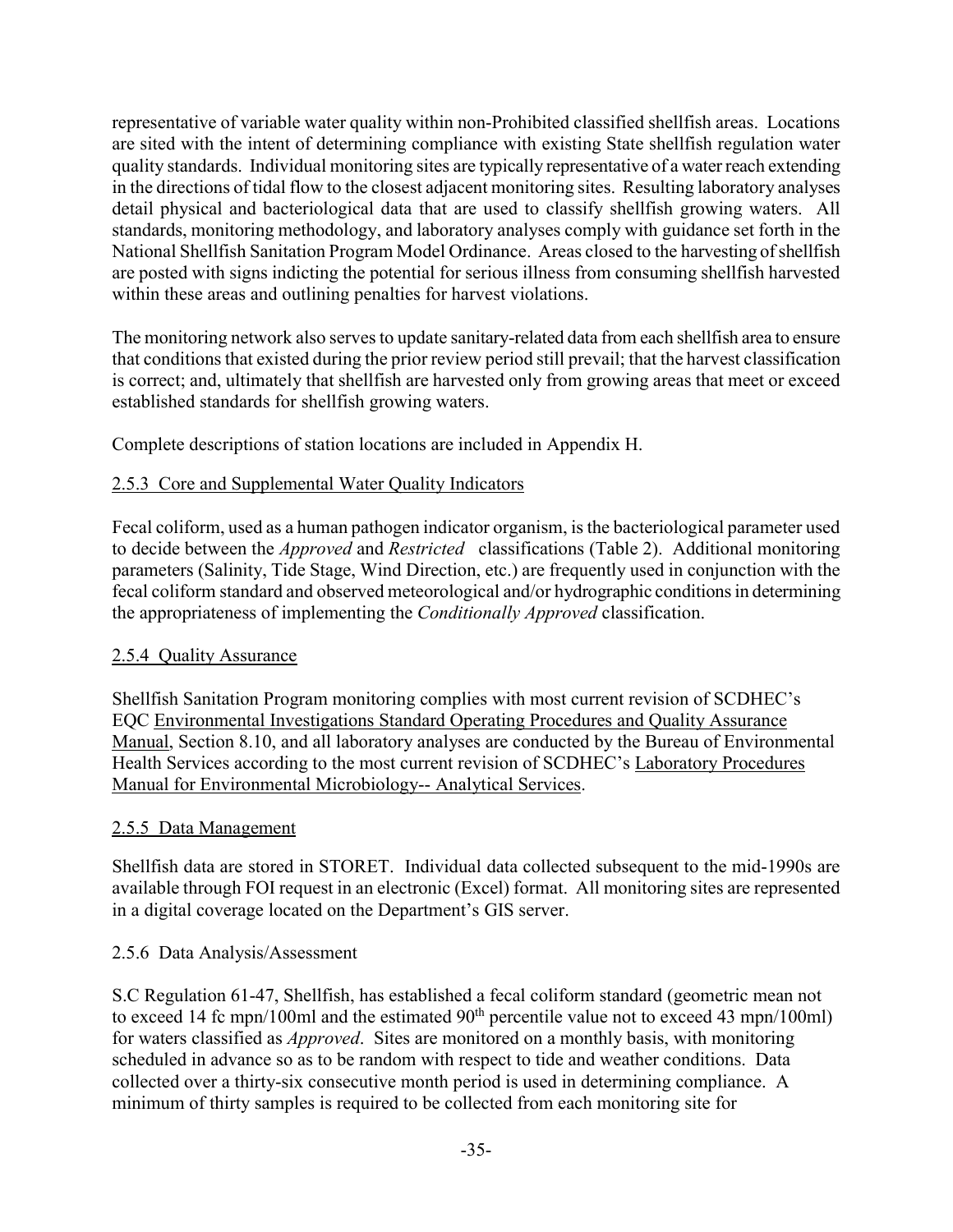classification. This standard and methodology fully complies with National Shellfish Sanitation Program Model Ordinance guidance criteria. All shellfish waters receive one of the following harvest classifications.

| Parameter Group | Parameter                | Water     | <b>Shellstock</b> |
|-----------------|--------------------------|-----------|-------------------|
| Physical        | Tide Stage               | *         | NA.               |
|                 | Water Temperature        | *         | <b>NA</b>         |
|                 | Air Temperature          | *         | <b>NA</b>         |
|                 | <b>Wind Direction</b>    | *         | <b>NA</b>         |
|                 | Salinity                 | *         | <b>NA</b>         |
| Bacteriological | Fecal Coliform           | *         | $***$             |
|                 | <b>Total Plate Count</b> | NA.       | $***$             |
|                 | E. coli                  | **        | $***$             |
|                 | Sample Temperature       | *         | $***$             |
|                 | Sample Type              | <b>NA</b> | $***$             |
|                 | Species                  | <b>NA</b> | $***$             |

### Table 2. Fixed-Station Shellfish Monitoring Program Physical and Bacteriological Parameter Coverage and Sampling Frequency

\*Sampled monthly (minimum frequency).

\*\*Sampled as appropriate.

*2.5.6.1 Approved*: Growing areas shall be classified *Approved* when the sanitary survey concludes that fecal material, pathogenic microorganisms, and poisonous or deleterious substances are not present in concentrations which would render shellfish unsafe for human consumption. *Approved* area classification shall be determined upon a sanitary survey, which includes water samples collected from stations in the designated area adjacent to actual or potential sources of pollution. For waters sampled under adverse pollution conditions, the median fecal coliform Most Probable Number (MPN) or the geometric mean MPN shall not exceed fourteen per one hundred milliliters, and not more than ten percent of the samples shall exceed a fecal coliform MPN of forty-three per one hundred milliliters (per five tube decimal dilution). For waters sampled under a systematic random sampling plan, the geometric mean fecal coliform Most Probable Number (MPN) shall not exceed fourteen per one hundred milliliters, and the estimated ninetieth percentile shall not exceed an MPN of forty three (per five tube decimal dilution). Computation of the estimated ninetieth percentile shall be obtained using NSSP guidelines.

*2.5.6.2 Conditionally Approved*: Growing areas may be classified *Conditionally Approved* when they are subject to temporary conditions of actual or potential pollution. When such events are predictable as in the malfunction of wastewater treatment facilities, non-point source pollution from rainfall runoff, discharge of a major river, potential discharges from dock or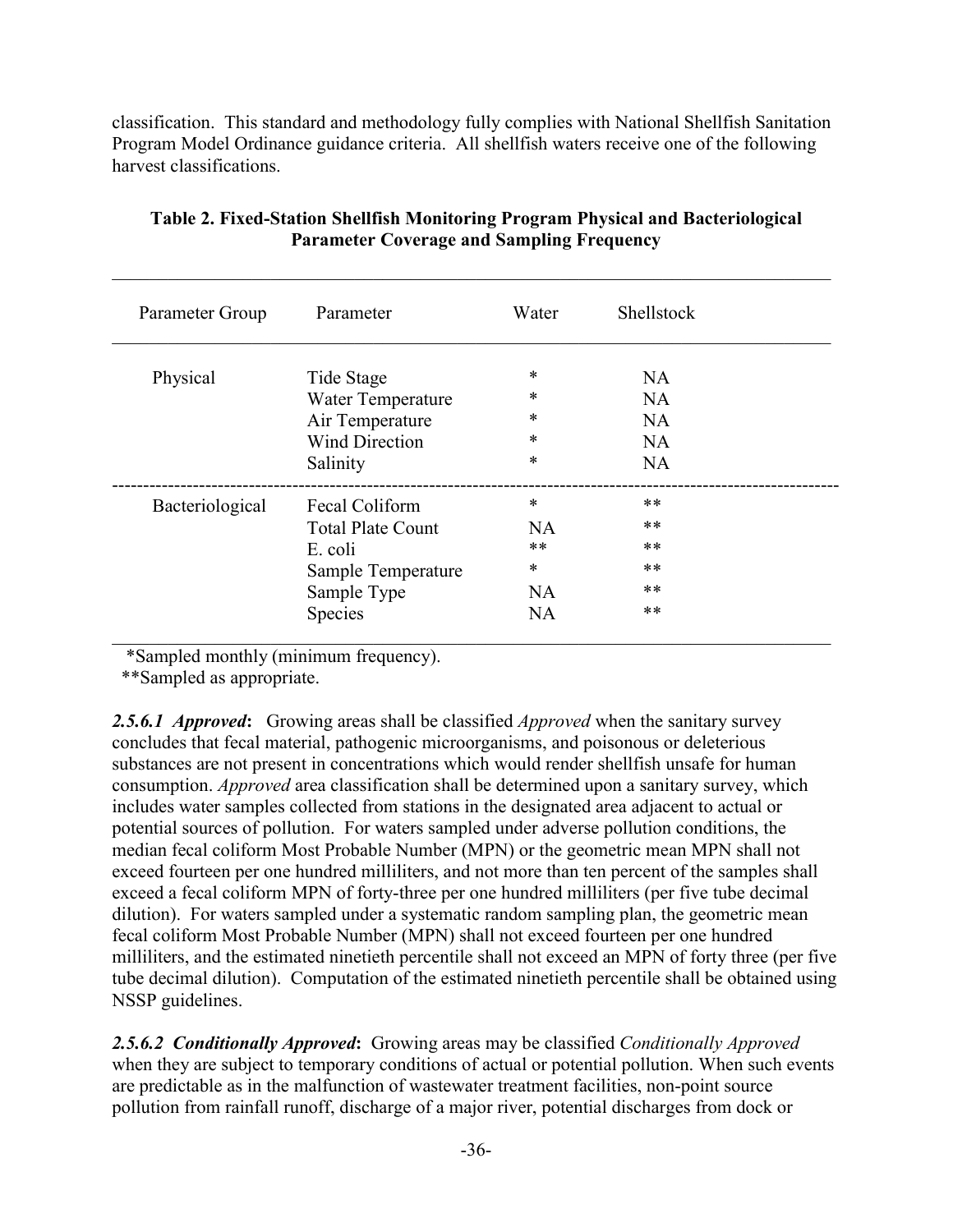harbor facilities that may affect water quality, a management plan describing conditions under which harvesting will be allowed shall be adopted by the Department, prior to classifying an area as *Conditionally Approved.* Where appropriate, the management plan for each *Conditionally Approved* area shall include performance standards for sources of controllable pollution, e.g., wastewater treatment and collection systems, evaluation of each source of pollution, and means of rapidly closing and subsequent reopening areas to shellfish harvesting. Memorandums of agreements shall be a part of these management plans where appropriate.

Shellfish shall not be directly marketed from a *Conditionally Approved* area until conditions for an *Approved* classification have been met for a time that should insure the shellfish are safe for consumption. Shellstock from *Conditionally Approved* areas that have been subjected to temporary conditions of actual or potential pollution may be relayed to *Approved* areas for purification or depurated through controlled purification operations only by special permit issued by the Department.

*2.5.6.3 Restricted*: Growing areas shall be classified *Restricted* when sanitary survey data show a limited degree of pollution or the presence of deleterious or poisonous substances to a degree which may cause the water quality to fluctuate unpredictably or at such a frequency that a *Conditionally Approved* area classification is not feasible. Shellfish may be harvested from areas classified as *Restricted* only for the purposes of relaying or depuration and only by special permit issued by the Department and under Department supervision.

The suitability of *Restricted* areas for harvesting of shellstock for Relay or Depuration purposes may be determined through the use of comparison studies of background tissue samples with post-process tissue samples, as well as other process verification techniques deemed appropriate by the Department.

For *Restricted* areas to be utilized as a source of shellstock for depuration, or as source water for depuration, the fecal coliform geometric mean MPN of restricted waters sampled under adverse pollution conditions shall not exceed eighty-eight per one hundred milliliters and not more than ten percent of the samples shall exceed a MPN of two hundred and sixty per one hundred milliliters for a five tube decimal dilution test. For waters sampled under a systematic random sampling plan, the fecal coliform geometric mean MPN shall not exceed eighty-eight per one hundred milliliters and the estimated ninetieth percentile shall not exceed an MPN of two hundred and sixty (five tube decimal dilution). Computation of the estimated ninetieth percentile shall be obtained using the formula outlined in the NSSP manual.

*2.5.6.4 Conditionally Restricted*: Growing areas may be classified *Conditionally Restricted* when they are subject to temporary conditions of actual or potential pollution. When such events are predictable, as in the malfunction of wastewater treatment facilities, non-point source pollution from rainfall runoff, discharge of a major river or potential discharges from dock or harbor facilities that may affect water quality, a management plan describing conditions under which harvesting will be allowed shall be prepared by the Department prior to classifying an area as *Conditionally Restricted*. Where appropriate, the management plan for each *Conditionally Restricted* area shall include performance standards for sources of controllable pollution, e.g., wastewater treatment and collection systems and an evaluation of each source of pollution, and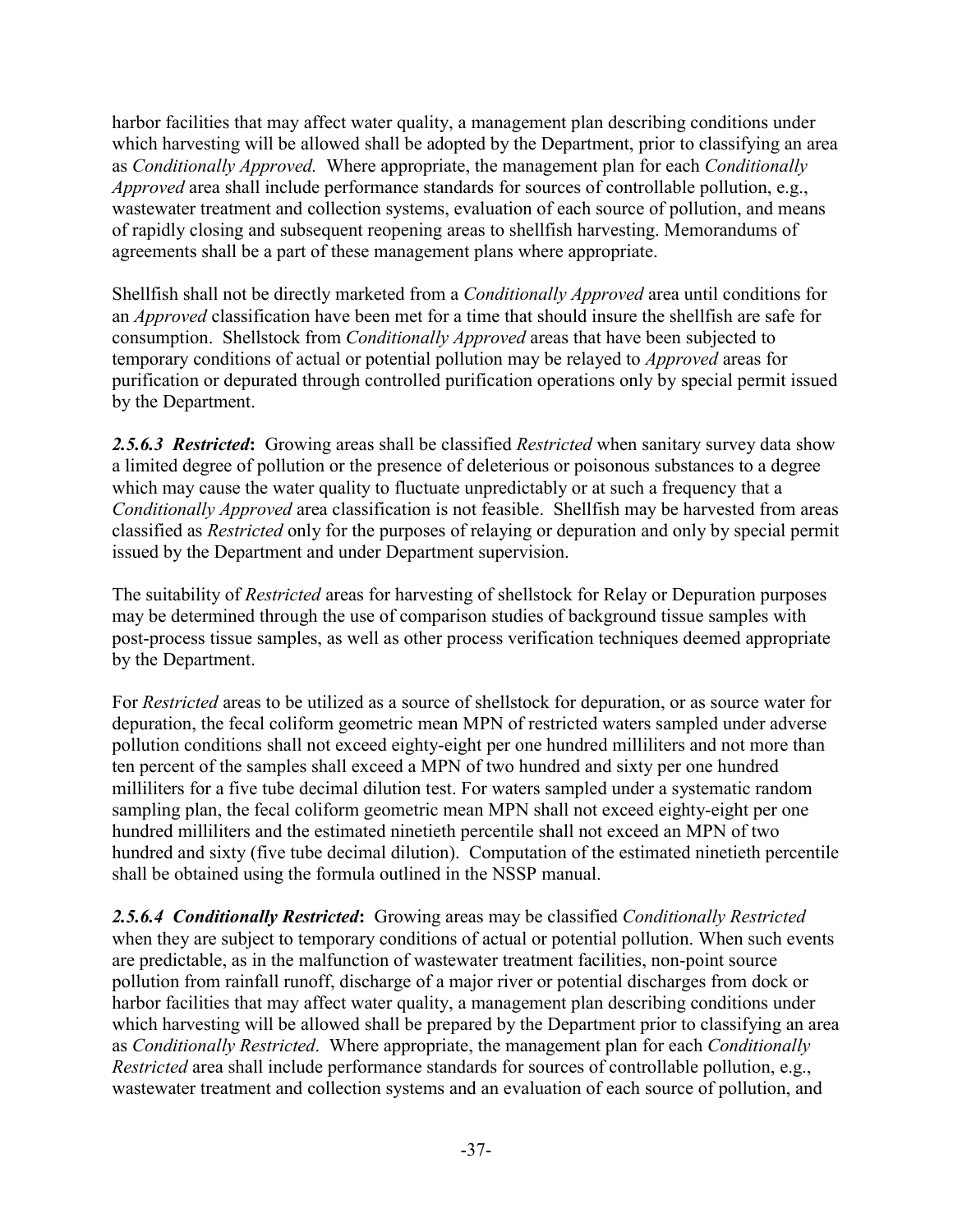description of the means of rapidly closing and subsequent reopening areas to shellfish harvesting. Memorandums of agreements shall be a part of these management plans where appropriate.

Shellfish may be harvested from areas classified as *Conditionally Restricted* only for the purposes of relaying or depuration and only by permit issued by the Department and under Department supervision.

For *Conditionally Restricted* areas to be utilized as a source of shellstock for depuration, the fecal coliform geometric mean MPN of *Conditionally Restricted* waters sampled under adverse pollution conditions shall not exceed eighty-eight per one hundred milliliters and not more than ten percent of the samples shall exceed a MPN of two hundred and sixty per one hundred milliliters for a five tube decimal dilution test. For waters sampled under a systematic random sampling plan, the fecal coliform geometric mean MPN shall not exceed eighty-eight per one hundred milliliters and the estimated ninetieth percentile shall not exceed an MPN of two hundred and sixty (five tube decimal dilution). Computation of the estimated ninetieth percentile shall be obtained using ISSP guidelines.

*2.5.6.5 Prohibited*: Growing areas shall be classified *Prohibited* if there is no current sanitary survey or if the sanitary survey or monitoring data show unsafe levels of fecal material, pathogenic microorganisms, or poisonous or deleterious substances in the growing area or indicate that such substances could potentially reach quantities which could render shellfish unfit or unsafe for human consumption. Waters classified as Prohibited are administrative closures.

Harvesting of shellfish for human consumption from Prohibited areas shall not be allowed by the Department. Shellfish may be depleted for non-food use from *Prohibited* areas upon approval of the Department and under specified conditions.

Growing waters adjacent to sewage treatment plant outfalls and other waste discharges shall be classified *Prohibited*. A variety of assumptions and criteria will be considered in determining the area that could be potentially impacted.

Growing waters within marinas shall be classified as *Prohibited*. Classification of waters adjacent to marinas will be determined using a dilution analysis that incorporates various assumptions.

2.5.6.6 Waters meeting the standard are typically classified as *Approved* and waters exceeding the standard are classified as *Restricted*. *Approved* waters approaching the standard's limit (14/43) or *Restricted* waters slightly exceeding the standard are candidates for management under the *Conditionally Approved* classification. Use of this classification requires that pollution events be predictable and manageable. Management of *Conditionally Approved* areas is manpower intensive and, although its use is encouraged; field managers are allowed some discretion in its implementation.